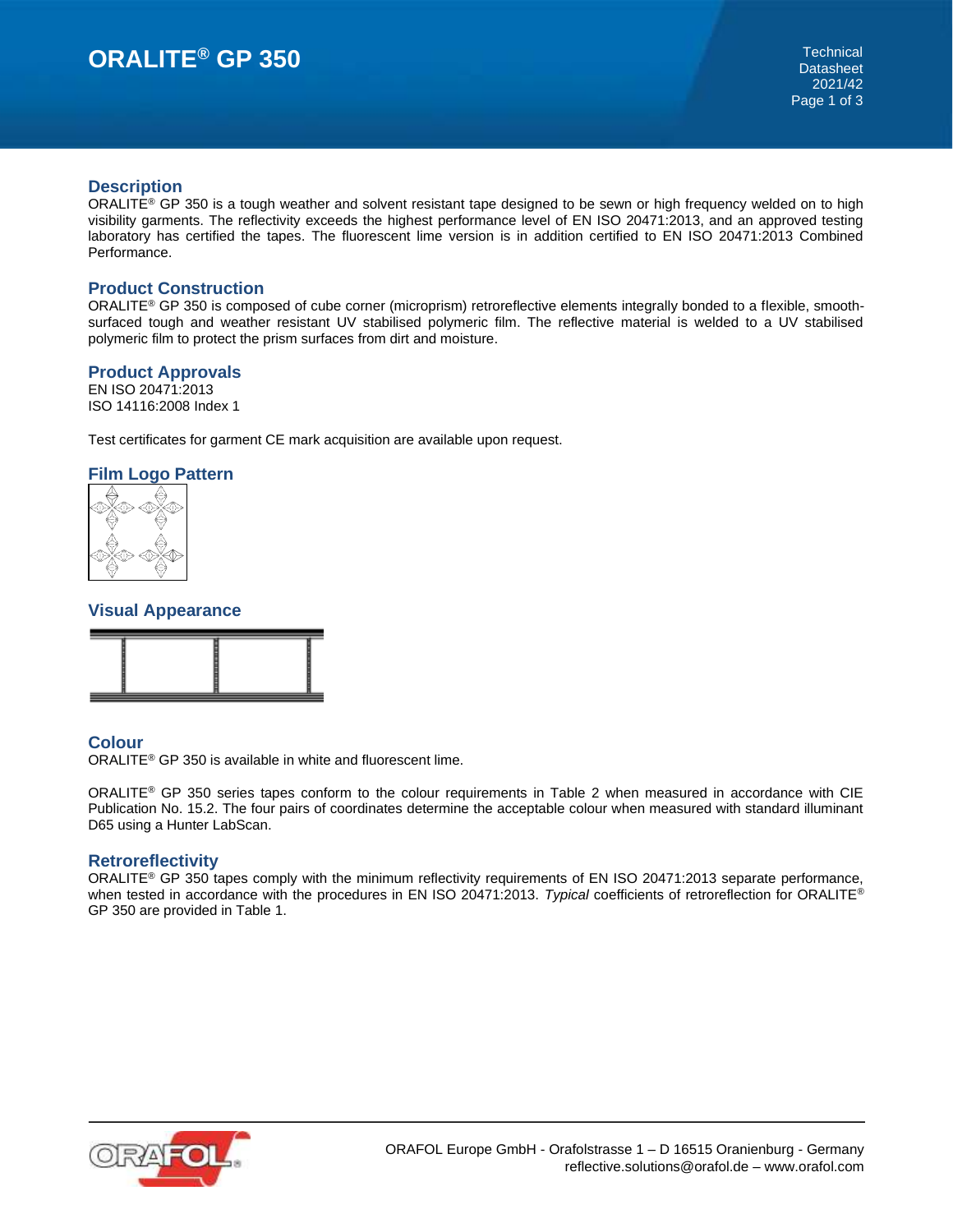#### **Care Instructions**

ORALITE<sup>®</sup> GP 350 when washed in accordance with EN ISO 20471:2013 will withstand a minimum of 75 washings at 60° C when attached to a variety of background materials, and a minimum of 50 washings at 60° C followed by testing to ISO 14116 Index 1.



# **Application Instructions**

Please contact ORAFOL for full instructions.

# **Shelf Life**

The product must be used within one year from the shipment date. All rolls including partially used rolls should be stored in original packaging, tightly wound. Store in a clean and dry area, away from direct sunlight. Store at 20° C and 50% relative humidity.

#### **Manufacturers Note**

The material may only be used over EN ISO 14116 Index 2 or 3 materials.

| <b>Observation</b> | Entrance Angle $(\beta_1, \beta_2=0)$ |              |            |              |
|--------------------|---------------------------------------|--------------|------------|--------------|
| Angle              | r.                                    | $20^{\circ}$ | $30^\circ$ | $40^{\circ}$ |
| $0,20^\circ$       | 580                                   | 450          | 300        | 200          |
| $0,33^\circ$       | 370                                   | 300          | 200        | 150          |
| $1,00^{\circ}$     | 00 ا                                  | 90           | 50         | 40           |
| $1,50^\circ$       | 25                                    | 20           | 18         |              |

# **Table 1 - Retroreflectivity – White / Fluorescent Lime**

All values have units of cd/lux/m<sup>2</sup>.

# **Table 2 - Colour Specification Limits**

| 0,393 | 0,274 | 0,329 |
|-------|-------|-------|
| 0.452 | 0.460 | 0,540 |
|       |       |       |

\* The four pairs of chromaticity coordinates determine the acceptable chromaticity on the CIE diagram.

The minimum luminance data is required for combined fluorescent performance tapes only.

# **IMPORTANT NOTE**

All ORAFOL products are subject to careful quality control throughout the entire manufacturing process, and it is ensured that they are of merchantable quality and free from manufacturing defects. The information published is based on our analyses and studies and does not constitute any warranted properties or any agreement as to quality. Due to the diverse possibilities of use of ORAFOL products and the constant development of new applications, the buyer should carefully consider the suitability and performance of the product for the respective purpose; it bears all risks associated with such use. No warranty is given for purposes other than those listed in the Technical Data Sheet or for applications that are not processed in accordance with ORAFOL's processing instructions.